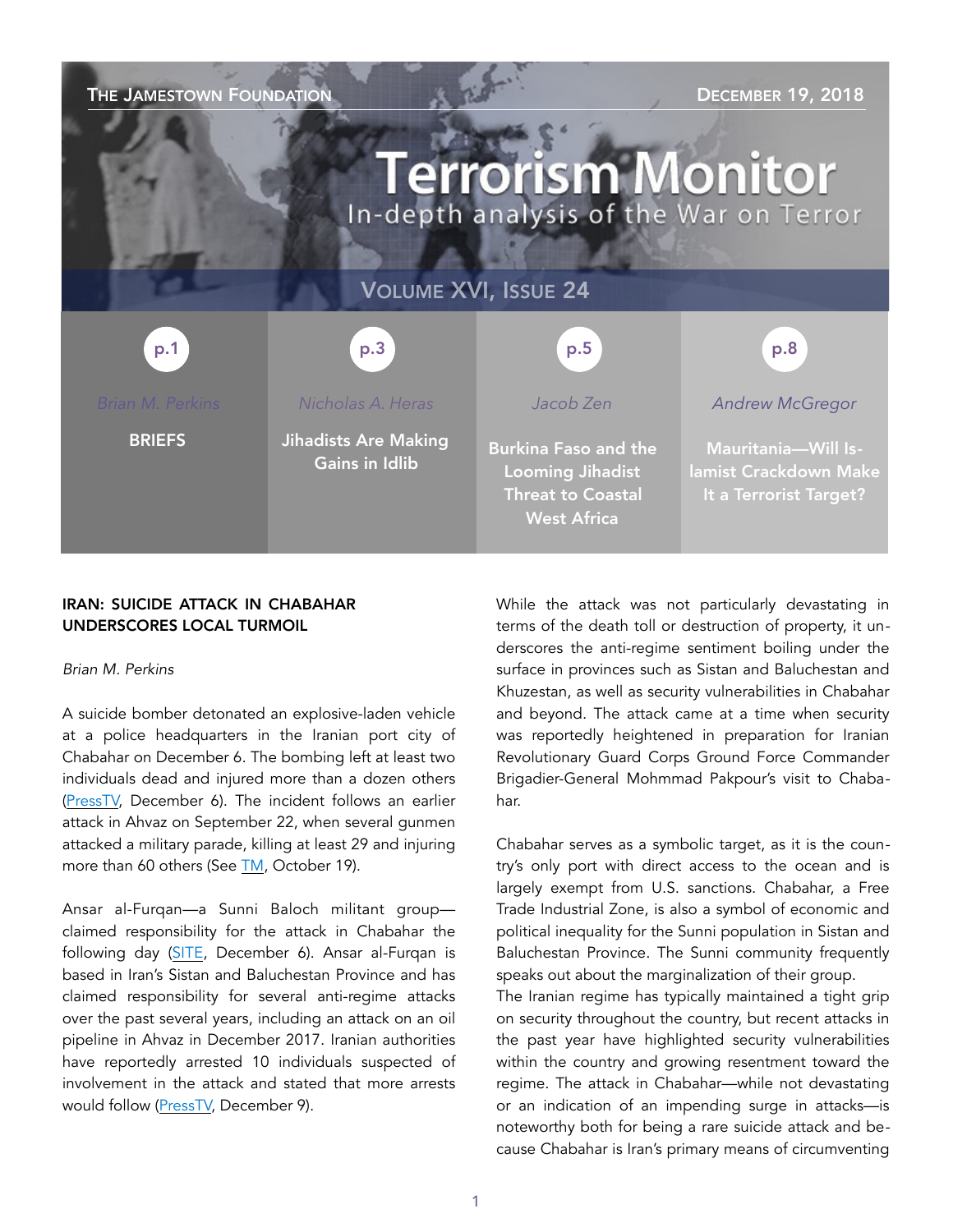U.S. sanctions. This places the regime in a complicated position in terms of how it frames the narrative of the attack.

Immediately following the attack, Iranian Foreign Minister Javad Zarif seemingly placed the blame on the UAE, and the regime frequently points to the Gulf nations as the source of insecurity within the country rather than acknowledging its local roots. [1] Although Ansar al-Furqan likely also operates or trains in the Pakistan border region—which was not mentioned by authorities the group and the attack are rooted in local grievances that will only grow as the port comes closer to being operational, further fueling the economic disparity in the province and claims of political marginalization.

#### **Notes**

[1] Tweet posted by Javad Zarif on December 6 https:// twitter.com/JZarif/status/1070666069575122944

# MOZAMBIQUE: JIHADIST VIOLENCE CONTINUES TO RISE IN CABO DELGADO

#### *Brian M. Perkins*

Islamist attacks have quietly been on the rise in Mozambique over the past year, with dozens of attacks and upwards of 100 fatalities to date. Militants launched a series of attacks in Mozambique's northern province of Cabo Delgado in early December, killing more than a dozen and injuring several others. Although the assailants were not definitely identified, authorities believe the local Islamist militant group, Ansar al-Sunna, is responsible.

Ansar al-Sunna is hardly known outside of Mozambique and reportedly began as a religious organization before moving toward militancy in 2015 ([Club of Mozambique,](https://clubofmozambique.com/news/mozambique-islamists-funded-by-illegal-trade-in-timber-and-rubies-aim-report/) May 23). Islamist attacks have historically not been a feature of Mozambique's security environment. The first confirmed Islamist attacks took place in 2017, when the group attacked three police stations in Mocimboa da Praia, Cabo Delgado province. There have been dozens of fatal attacks concentrated in Cabo Delgado since 2017, with an emphasis on the Palma district, which is expected to become the hub of a \$49 billion offshore liquified natural gas operation.

Until recently, little was known about the group's command structure other than it seemingly operated on a decentralized model. Mozambique's security forces, however, identified six individuals in August that they believe to be key leaders within the group—Abdul Faizal, Abdul Remane, Abdul Raim, Nuno Remane, Ibn Omar and a sixth individual known as Salimo (Club of [Mozambique,](https://clubofmozambique.com/news/mozambican-police-name-ringleaders-of-cabo-delgado-attacks/) August 13). The group seemingly does not have an extensive operational network, and thus far has not expanded much beyond Cabo Delgado province. Ansar al-Sunna, however, should not be underestimated in its nascent stage, before it becomes more difficult to counter.

Mozambican security forces have cracked down on the region and have arrested hundreds of Muslim men and youth in Cabo Delgado since 2017, with 189 suspected members or collaborators on or awaiting trial. It is unclear if there is a broader security strategy that will be implemented in the wake of the most recent string of attacks, but security forces have already been accused of countless abuses ranging from arbitrary detention to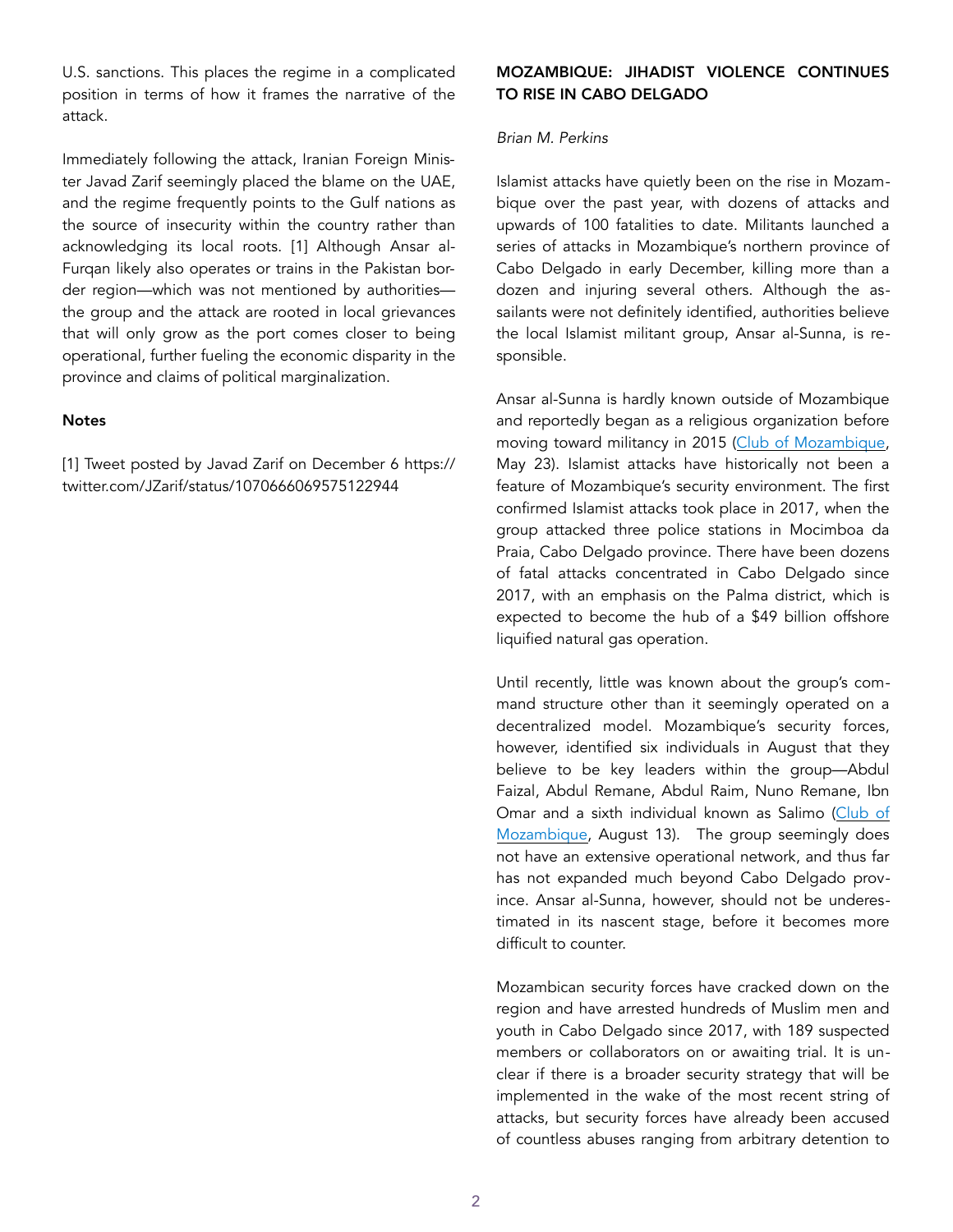executions. President Filipe Nyusi has urged communities of Cabo Delgado to remain vigilant and warned against recruitment efforts stating, "don't let yourselves be deceived by people who are using religious pretexts" ([Club of Mozambique,](https://clubofmozambique.com/news/nyusi-urges-vigilance-against-terrorist-recruitment/) December 10). Nyusi also emphasized recent efforts to improve living conditions in the historically economically marginalized province; such as the opening of a new hospital, road improvements, and plans to establish a bank. Efforts to improve conditions for locals can be a good hedge against militant recruitment but can also easily be overshadowed by security forces abusing local civilians.

The lack of public claims and propaganda from the group has caused considerable speculation as to whether the group is more of a violent group of smugglers dealing in timber, rubies, and other local resources, or a more insidious Islamist extremist group akin to al-Shabaab or Boko Haram. The group's origins as a religious organization, its alleged involvement in local mosques, and tactics such as beheading or burning civilians—including women and children—indicates the latter. It remains to be seen whether Ansar al-Sunna can successfully appeal to potential recruits in Cabo Delgado and whether it is resilient enough to withstand security operations that are likely to expand in the near future.

*Brian Perkins is the Editor of Terrorism Monitor* 

# Jihadists Are Making Gains in Idlib

# *Nicholas A. Heras*

The de-militarized zone (DMZ) agreement reached by Russia and Turkey in Sochi on September 17—intentended to stabilize the "Greater Idlib" region of northwest Syria (which includes all of Idlib governorate and parts of northern Hama, eastern Latakia, and western Aleppo governorates)—has been tested recently by the activities of the most prominent militant Salafist organization in Syria. Hay'at Tahrir al-Sham (HTS-Organization to Liberate the Levant)—which includes a large part of the former Syrian affiliate of al-Qaeda Jabhat al-Nusra (JN-Victory Front)—continues to conduct attacks against the Assad government, despite the Sochi agreement ([Horrya](https://horrya.net/archives/84869) [Idlib], December 15; [Okaz](https://www.okaz.com.sa/article/1682827) [Riyadh], November 2). The continued military activities of HTS in the Idlib DMZ has created tensions between Russia and Turkey; led to a large mobilization of Assad government forces on the periphery of the zone; and resulted in significant kinetic activity by the Syrian military inside the DMZ since September ([ETANA,](https://twitter.com/ETANA_Syria/status/1072070805331296256?s=19) December 10; [al-Monitor,](https://www.al-monitor.com/pulse/originals/2018/12/russia-turkey-idlib-hts.html) December 5; [Enab Baladi](https://www.enabbaladi.net/archives/266972) [Idlib], December 2).

Developments on the ground inside Greater Idlib, which are empowering HTS, are further challenging the spirit of the DMZ deal reached at Sochi. According to Syrian opposition sources, HTS is utilizing the pause in the conflict provided by the Sochi agreement to expand its social, political, economic and military power inside Greater Idlib. The militant Salafist organization is expanding its ability to shape events in Greater Idlib because it fields a more disciplined and coherent army than any of its competitors—particularly the Turkishbacked, Jabhat al-Wataniyya al-Tahrir (NLF-National Liberation Front), which is a coalition of mainly militant Sunni Islamist armed opposition groups. [1] HTS and the NLF periodically clash, although these battles are shortlived and highly localized due to the comparative advantage in fighting capabilities that HTS has over the NLF forces ([al-Dorar al-Shamiya](https://eldorar.com/node/128725) [Beirut], December 4; [Arabi](https://arabi21.com/story/1127950/%D8%A7%D8%B4%D8%AA%D8%A8%D8%A7%D9%83%D8%A7%D8%AA-%D8%A8%D9%8A%D9%86-%D8%AA%D8%AD%D8%B1%D9%8A%D8%B1-%D8%A7%D9%84%D8%B4%D8%A7%D9%85-%D9%88-%D8%A7%D9%84%D8%AC%D8%A8%D9%87%D8%A9-%D8%A7%D9%84%D9%88%D8%B7%D9%86%D9%8A%D8%A9-%D9%87%D8%B0%D8%A7-%D8%B3%D8%A8%D8%A8%D9%87%D8%A7)  [21](https://arabi21.com/story/1127950/%D8%A7%D8%B4%D8%AA%D8%A8%D8%A7%D9%83%D8%A7%D8%AA-%D8%A8%D9%8A%D9%86-%D8%AA%D8%AD%D8%B1%D9%8A%D8%B1-%D8%A7%D9%84%D8%B4%D8%A7%D9%85-%D9%88-%D8%A7%D9%84%D8%AC%D8%A8%D9%87%D8%A9-%D8%A7%D9%84%D9%88%D8%B7%D9%86%D9%8A%D8%A9-%D9%87%D8%B0%D8%A7-%D8%B3%D8%A8%D8%A8%D9%87%D8%A7) [Idlib], October 5).

Although the NLF has an estimated 80,000 fighters among its constituent groups, it suffers from a lack of coherent command, coordination, and rivalries among the different groups to attract Turkey's support. [2] HTS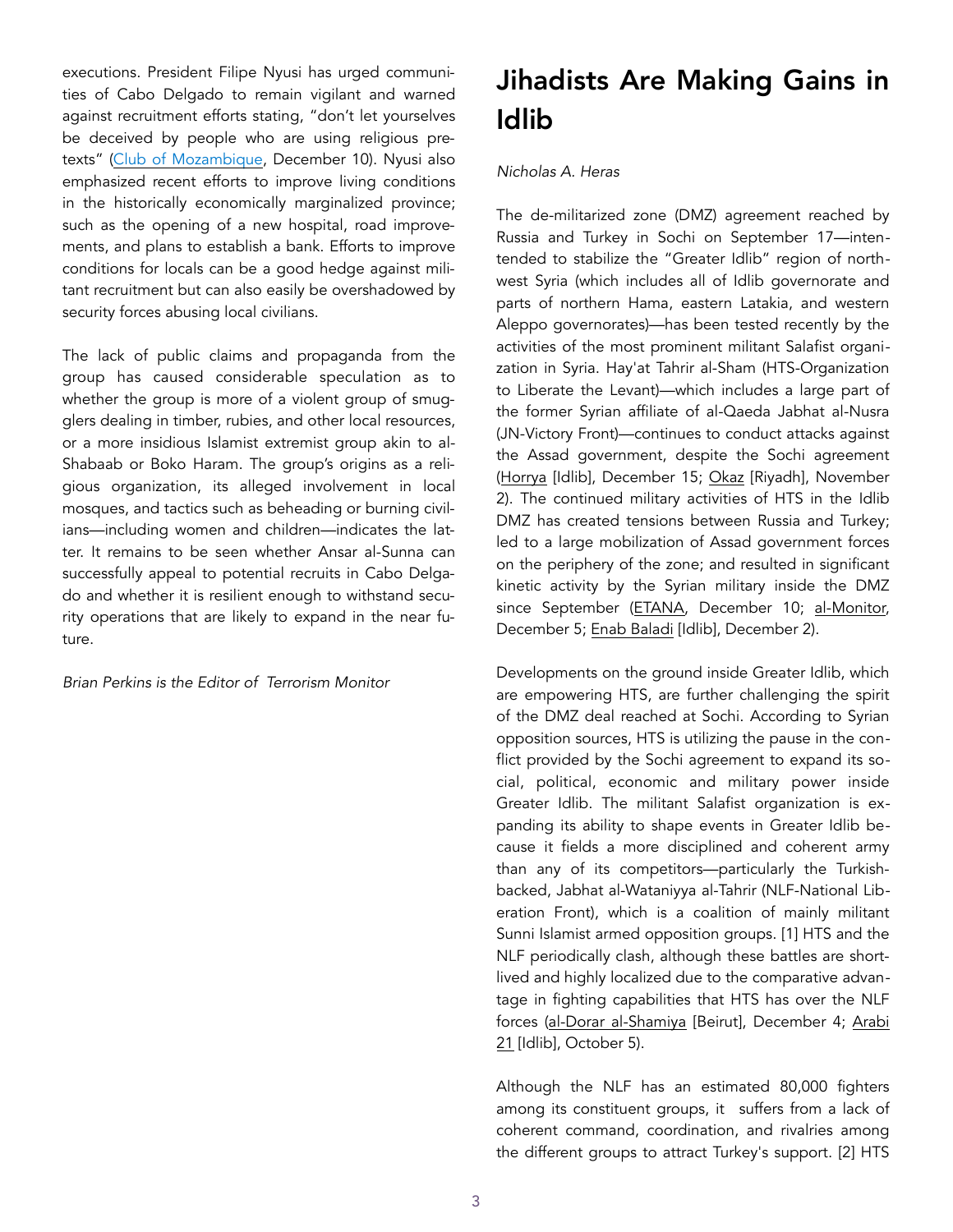has a standing force of approximately 15,000 fighters of whom an estimated 90-95% are Syrian. Despite having approximately one-fifth the active forces as the NLF, HTS still enjoys superior institutional organization, chain of command and esprit de corps compared to other rebel groups in Greater Idlib. [3] This reality buttresses HTS' ability to win most battles against its NLF competitors, and supports its ability to exert strong social, political, and economic influence within Greater Idlib.

HTS' social and economic power in Greater Idlib is a product of the military capabilities that it can field. Turkey and the international community have sought to enact a strategy to isolate HTS from access to international humanitarian assistance and other types of support from foreign actors to erode HTS' power and influence vis-a-vis other armed opposition groups. This strategy, however, has thus far been frustrated by the power dynamics within the armed opposition in Greater Idlib [\(Middle East Eye](https://www.middleeasteye.net/news/idlib-bab-al-hawa-british-charities-2130671451) [Idlib], December 8; [IRIN,](https://www.irinnews.org/news/2018/10/02/us-and-uk-halt-key-syria-aid-shipments-over-extremist-taxes) October 2). HTS controls most of the Syrian-Turkish border in Idlib governorate. Through its proxy opposition governance authority, the Salvation Government, HTS can shape governance and administration in Greater Idlib, including the ability to extract taxes from trade moving into and out of Idlib governorate through the Bab al-Hawa border point [\(al-Araby al-Jadid](https://www.alaraby.co.uk/politics/2018/12/11/) [Idlib], December 11; [al-Modon](https://www.almodon.com/arabworld/2017/11/2/%D8%A7%D9%84%D8%A5%D9%86%D9%82%D8%A7%D8%B0-%D8%AD%D9%83%D9%88%D9%85%D8%A9-%D8%AB%D8%A7%D9%86%D9%8A%D8%A9-%D9%84%D9%84%D9%85%D8%B9%D8%A7%D8%B1%D8%B6%D8%A9-%D8%A7%D9%84%D8%B3%D9%88%D8%B1%D9%8A%D8%A9-%D9%81%D9%8A-%D8%A7%D9%84%D8%B4%D9%85%D8%A7%D9%84) [Idlib], November 2). [4]

The Bab al-Hawa border point is the main and most direct way for trade to move into and out of Idlib governorate, and although Turkey does not allow HTS an armed presence at Bab al-Hawa, the Salvation Government acts as HTS' agent at the border point. [5] Once beyond the border zone, HTS controls large parts of the vital M4 (Aleppo-Latakia) and M5 (Aleppo-Damascus) inter-governorate highways that cross through Greater Idlib, which allows the organization, rather than its proxy Salvation Government, to directly tax commerce, control the flow of humanitarian assistance, and when needed, freely move its forces around Greater Idlib to counter threats against it. [6] Despite international efforts to limit its power, HTS' control over the M4 and M5 in Greater Idlib allows it to control the lines of commerce and movement of people within, into, and out of Idlib governorate. HTS also dominates the throughways that the Turkish military must use to reinforce and resupply its 12 military outposts that monitor the DMZ. [7]

HTS' influence has developed further as the Salvation Government has sought to aggressively preclude competing authorities. These include local councils for individual communities, and the Turkish-backed, Syrian Interim Government (SIG) from running institutions—especially civil administration and the provision of services, that are not run by the Salvation Government. [8]

HTS' governance strategy, however, is not dependent on the Salvation Government. The militant Salafist organization has been steadily increasing the energy it has put into another line of effort, which is to build relationships and influence over local majlis al-a'yaan (council of notables)—the traditional, high-status and often wealthier landowning and merchant families in Greater Idlib. [9] Idlib governorate—a socially conservative region built on a primarily agricultural economy—has seen a large influx of people. More than 1.5 million of Idlib governorate's current population of more than 3 million people are internally displaced people (IDPs) from other regions of Syria. The governorate has also seen a boom in both trade from Turkey and the amount of inflow of humanitarian assistance ([al-Jazeera](https://www.aljazeera.com/news/2018/09/looming-battle-idlib-180908142026400.html) [Doha], September 9).

While it is estimated that more than 2 million people in Idlib governorate need humanitarian assistance, the boom in the local economy is believed to have disproportionately benefited notable families throughout the governorate [\(United Nations](https://www.un.org/press/en/2018/sc13509.doc.htm), September 18). [10] It is also believed that a significant number of the local councils in Idlib are run as de facto social clubs for local elites, allowing them to control how humanitarian and other foreign assistance is distributed. [11] With international efforts to prevent HTS from benefiting from assistance aid, HTS has focused on marrying its Syrian commanders into local notable families and otherwise building close relationships with them. This allows the group the opportunity to try to circumvent efforts to frustrate it by gaining access to local councils and communities run by these notables. This strategy also allows it to draw from their community resources and humanitarian aid. [12]

HTS is developing a safe haven in Idlib that allows the organization to perform da'wa (proselytizing) among the local population and become tightly woven into the local politics, society, and economy of northwest Syria. [13] Although it is under pressure from its opponentsboth Syrian and foreign—there are likely to be no credi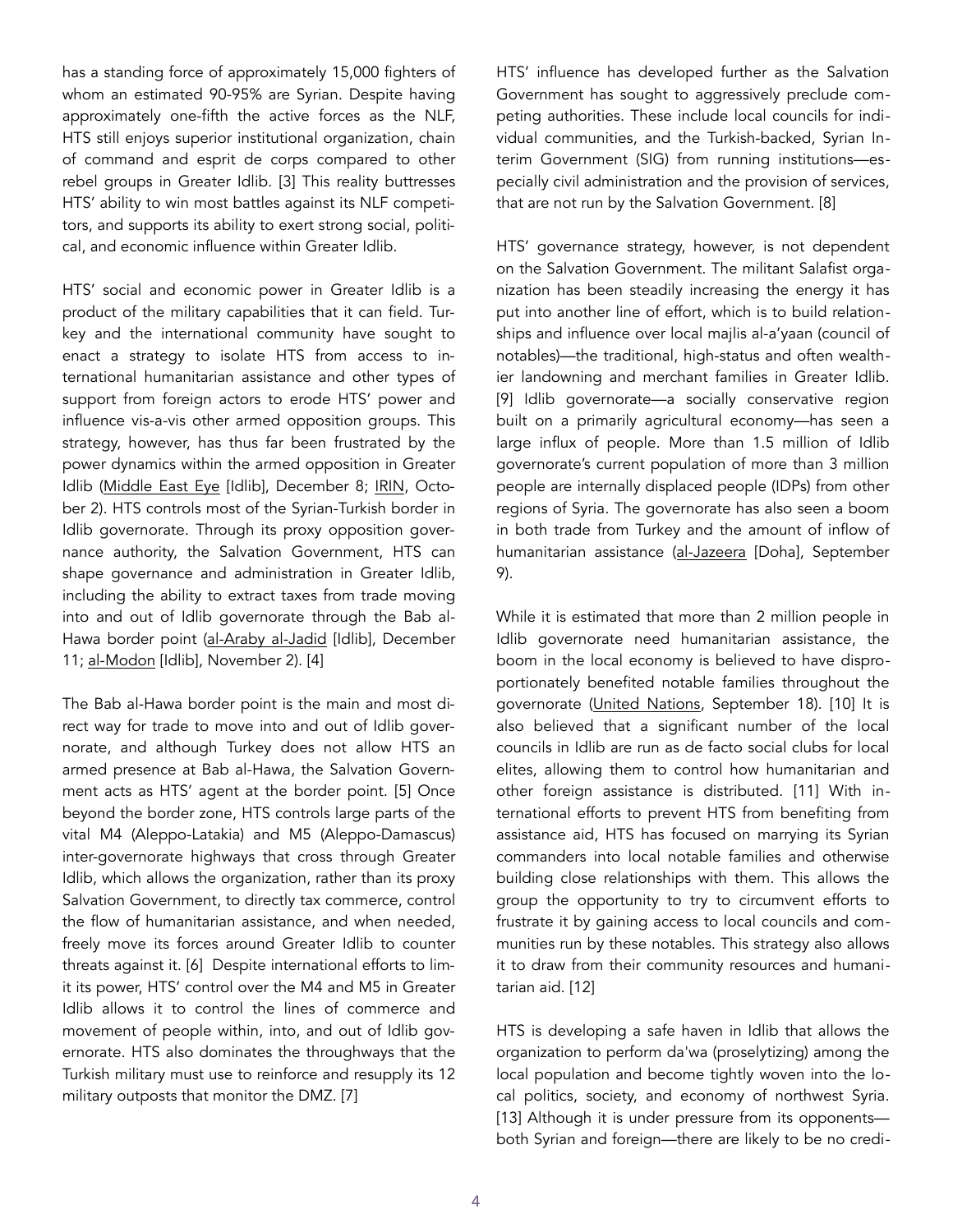ble competitors to HTS, except in the event of a major Turkish or Assad government military operation against it, for the foreseeable future. Further, HTS is digging roots deep enough into Greater Idlib, particularly Idlib governorate, that it would likely be able to regenerate itself from local recruits. Even if confronted by its opponents or if the Assad government invaded Greater Idlib, it would likely be the main force to lead a future, resurgent militant Sunni Islamist insurgency against Damascus.

*Nicholas A. Heras is the Middle East Security Fellow at the Center for a New American Security (CNAS) and senior analyst for the Jamestown Foundation.* 

#### **Notes**

[1] Information comes from author's ongoing collaboration with PDC, Inc., which is an organization that has a large network of Syrian informants in Greater Idlib.

[2] Ibid.

[3] Ibid.

[4] Ibid.

[5] Ibid.

[6] Ibid.

[7] Ibid.

[8] Ibid.

[9] Ibid.

[10] Ibid.

[11] Ibid.

[12] Ibid.

[13] Ibid.

# Burkina Faso and the Looming Jihadist Threat to Coastal West Africa

## *Jacob Zenn*

Ten years ago, the prospect that Nigeria would become a jihadist hotspot—let alone the world's third "most terrorized" country after Iraq and Afghanistan—received hardly any consideration ([Africanews.com,](http://www.africanews.com/2018/12/06/nigeria-somalia-africa-s-most-terrorized-countries-in-2018-report/) December 6). Nevertheless, much has changed in ten years. Today the situation in northeastern Nigeria is worse than any predictions made a decade ago. Moreover, the violence from Nigeria has spilled over into neighboring Chad, Niger and Cameroon. This begs the question—are there "peaceful" countries today in West Africa that ten years from now could spiral into jihadist violence?

This article examines the security situation in southern Burkina Faso, which shares borders with "peaceful" countries on the West African coast, such as Côte d'Ivoire, Ghana, Togo and Benin. Those countries have largely been spared from jihadist violence, with the exception of the 2016 Grand Bassam attack in Côte d'Ivoire that left 16 dead. Now, however, they appear to be on the verge of suffering from jihadist spillover from Burkina Faso into the northern regions of their countries. This article first reviews recent attacks that have occurred in southern Burkina Faso and discusses the networks of groups operating there. It then highlights certain structural factors in coastal West African countries that jihadists could exploit to launch attacks similar to what they have done in Nigeria, if not Burkina Faso and Mali as well.

#### Attacks Spreading Towards Coastal West Africa

Geographically, Burkina Faso is the only country that borders all of the following coastal West African countries: Côte d'Ivoire, Ghana, Togo, and Benin. Therefore, those countries' border security inevitably depends on Burkina Faso. A sampling of recent attacks in southern Burkina Faso demonstrates that jihadists in the country are gradually becoming stronger and moving closer towards those countries' northern borders. For example: •On August 22, militants attacked a customs post in Batié, Noumbiel province, which is at the far tip of Burk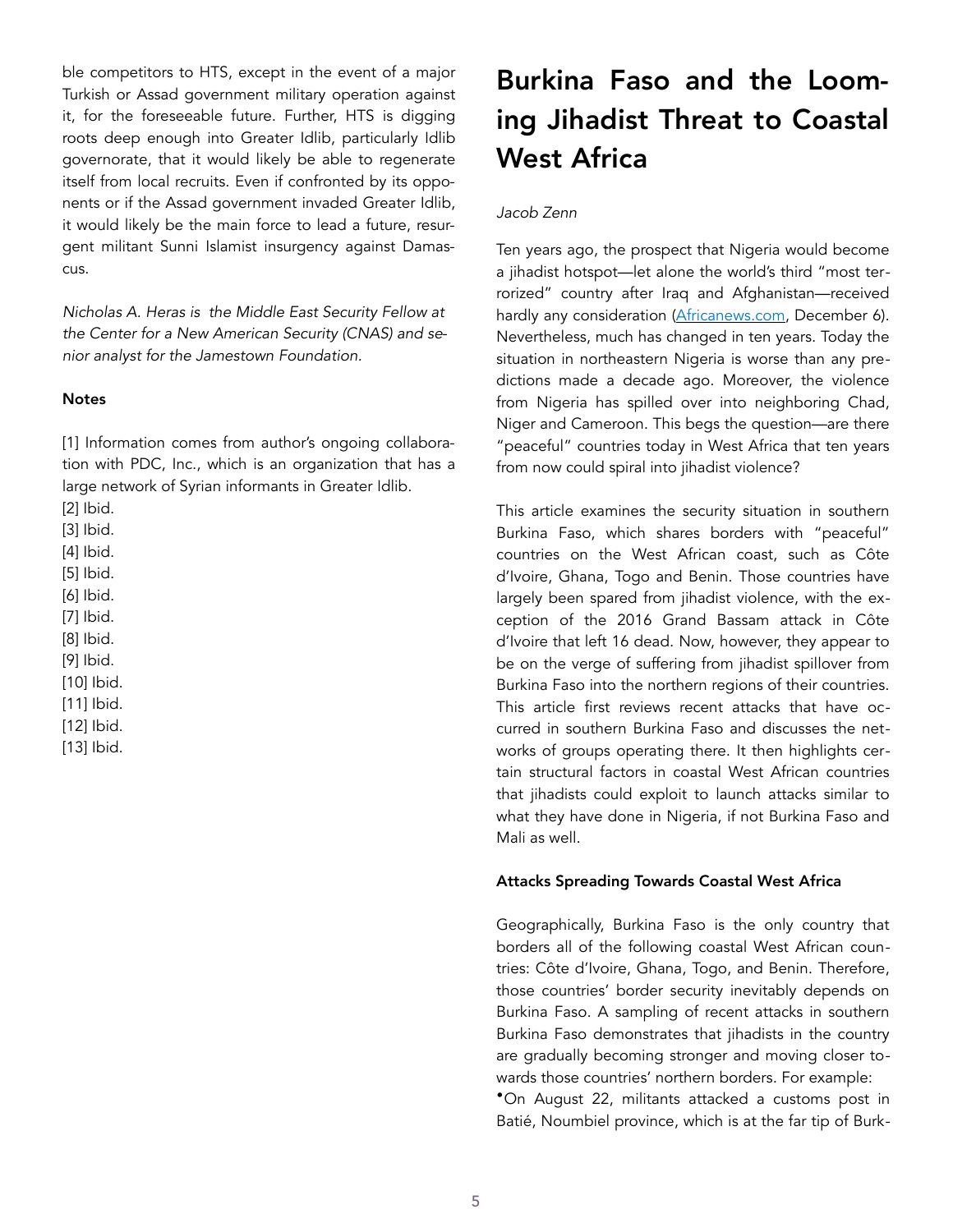ina Faso and in between the borders of Côte d'Ivoire and Ghana [\(fasozine.com](http://www.fasozine.com/actualite/societe/4892-batie-le-poste-de-douane-attaque-un-douanier-tue.html), August 22).

•On August 28, a roadside bomb that, "bore the hallmark of attacks attributed to jihadists," killed seven members of the security forces in Pama, Kompienga province, Burkina Faso, which is only a few kilometers from the borders with Togo and Benin ([Gulf Times](https://www.gulf-times.com/story/604143/Blast-kills-7-security-personnel-in-Burkina-Faso), August 28).

•On August 31, militants attacked a police office in Galgouli, Poni province, Burkina Faso, which sits directly on the border with Côte d'Ivoire; the police compared the militants' tactics to the operation in Batié one week earlier ([Lefaso.net,](http://lefaso.net/spip.php?article85227) August 31; [Twitter.com/Menastream,](https://twitter.com/menastream/status/10357188751392) August 31).

•On November 15, militants in Pama, which is near Togo and Benin, erected a checkpoint on a road for several hours to inspect for indicators of government personnel but let passengers travel onwards if they were civilians, which led to apprehension among civilians in the area about a lack of government presence ([Actuburkina](http://actuburkina.net/axe-fada-pama-des-passagers-blesses-par-des-hommes-armes-non-identifies/), November 15).

•On December 12, militants engaged in gunfire with the Burkinabe police in Nadiagou, Kompienga province, which, like Pama, is near Togo and Benin [\(Twitter.com/](https://twitter.com/MENASTREAM/status/1072960998477307904) [Menastream](https://twitter.com/MENASTREAM/status/1072960998477307904), December 12).

•On the same day, on December 12, a police post in Bourom Bourom, Poni Province, which is less than 50 kilometers to the border with Ghana, was attacked ([Lefaso.net,](http://lefaso.net/spip.php?article86948) December 12).

#### Who is Behind the Attacks?

Most of these attacks have been unclaimed and reported to be carried out by "unidentified armed men" (hommes armés non encore identifies). In theory, the attacks could have been carried out by regular bandits. The targets, frequency, and tactics, however, suggest a level of capability and organization similar to more formal jihadist groups or networks. Moreover, an arrested militant from Burkina Faso in Mali, Adama Konate, was described as a "coordinator" on the tristate border between Côte d'Ivoire, Mali and Burkina Faso. Another militant, Abdallah Sawadogo, had been ordered by Ansar Dine in Mali to set up a branch in Burkina Faso ([Fasozine.com,](http://www.fasozine.com/actualite/societe/5589-mali-arrestation-de-burkinabe-soupconnes-de-preparer-des-attentats-a-ouaga-bamako-et-abidjan.html) December 13; [Twitter.com/](https://twitter.com/MENASTREAM/status/1073169029592944645) [Menastream](https://twitter.com/MENASTREAM/status/1073169029592944645), December 13).

Another cell that was broken up in Koutiala, Mali led to the arrest of Sawadogo's brother. That cell had reportedly been targeting the capitals of Côte d'Ivoire, Mali, and Burkina Faso ([crossainceafrique,](https://croissanceafrique.com/index.php/2018/12/12/mali-communique-une-cellule-terroriste-a-ete-demantelee-jeudi-dernier-par-la-dgse-malienne-aux-environs-de-koutiala/?fbclid=IwAR1dalc80xCTQHTMQuwinZytBFCbXUBfMqniWMjfmpsPpEyT_-KNUcYIvLI) December 12; [Twitter.](https://twitter.com/MENASTREAM/status/1072820750409711617) [com/Menastream](https://twitter.com/MENASTREAM/status/1072820750409711617), December 12). Al-Qaeda in the Islamic Maghreb (AQIM) and its respective Fulani-oriented Malian and Burkina Faso-based affiliates, Jama'a Nusrat ul-Islam wa al-Muslimin (JNIM) and Ansaroul Islam, have already been involved in attacks on foreigners near Abidjan (Grand Bassam), Bamako, and Ouagadougou ([Terrorism Monitor,](https://jamestown.org/program/senegal-boosts-security-measures-combat-aqim-threat/) February 10, 2017). Notably, however, these arrested militants were from the majority Mossi ethnic group in Burkina Faso that does not have the same historical narratives of jihad as Fulanis, who have been the primary recruitment targets of jihadists in Mali and Burkina Faso to date ([Terrorism Monitor,](https://jamestown.org/program/the-sahels-militant-melting-pot-hamadou-kouffas-macina-liberation-front-flm/) November 13, 2015).

It becomes evident, therefore, that AQIM networks have begun penetrating Burkina Faso and probably have cells that have reached the borders of coastal West African countries or operate there. Nevertheless, there are also Islamic State in Greater Sahara (ISGS) militants active in those areas, with that group having, among others, attacked a school and a bar not far from the border with Benin in Tapoa province, Burkina Faso, in November and December ([Twitter.com/Menastream,](https://twitter.com/menastream/status/1065955359142158336?lang=en) November 23; [Lefaso.net](http://lefaso.net/spip.php?article86608), November 24; [Twitter.com/Menastream,](https://twitter.com/MENASTREAM/status/1071842133085249536) December 9). Those attacks, like the ones frequently seen in northern Burkina Faso on schools of Western education—which have led to the closure of 220 schools—ap-pear to be ideologically oriented ([Jeuneafrique,](https://www.jeuneafrique.com/651476/politique/burkina-faso-les-autorites-depassees-face-aux-attaques-jihadistes/) October 23). That again would suggest jihadists, not bandits, are involved, although in some cases jihadists may double as bandits and vice-versa. Crossover between militants in ISGS and AQIM groups in Burkina Faso also likely exist, considering they do not appear to be fighting each other; they come from a similar historical lineage with AQIM; and are operating in the same places.

#### The Operational Environment

It is also worth bearing in mind that the populations in the northern regions of Côte d'Ivoire, Ghana, Togo, and Benin are predominantly Muslim and some people especially in northern Benin and parts of the other three countries—are ethnically and linguistically linked with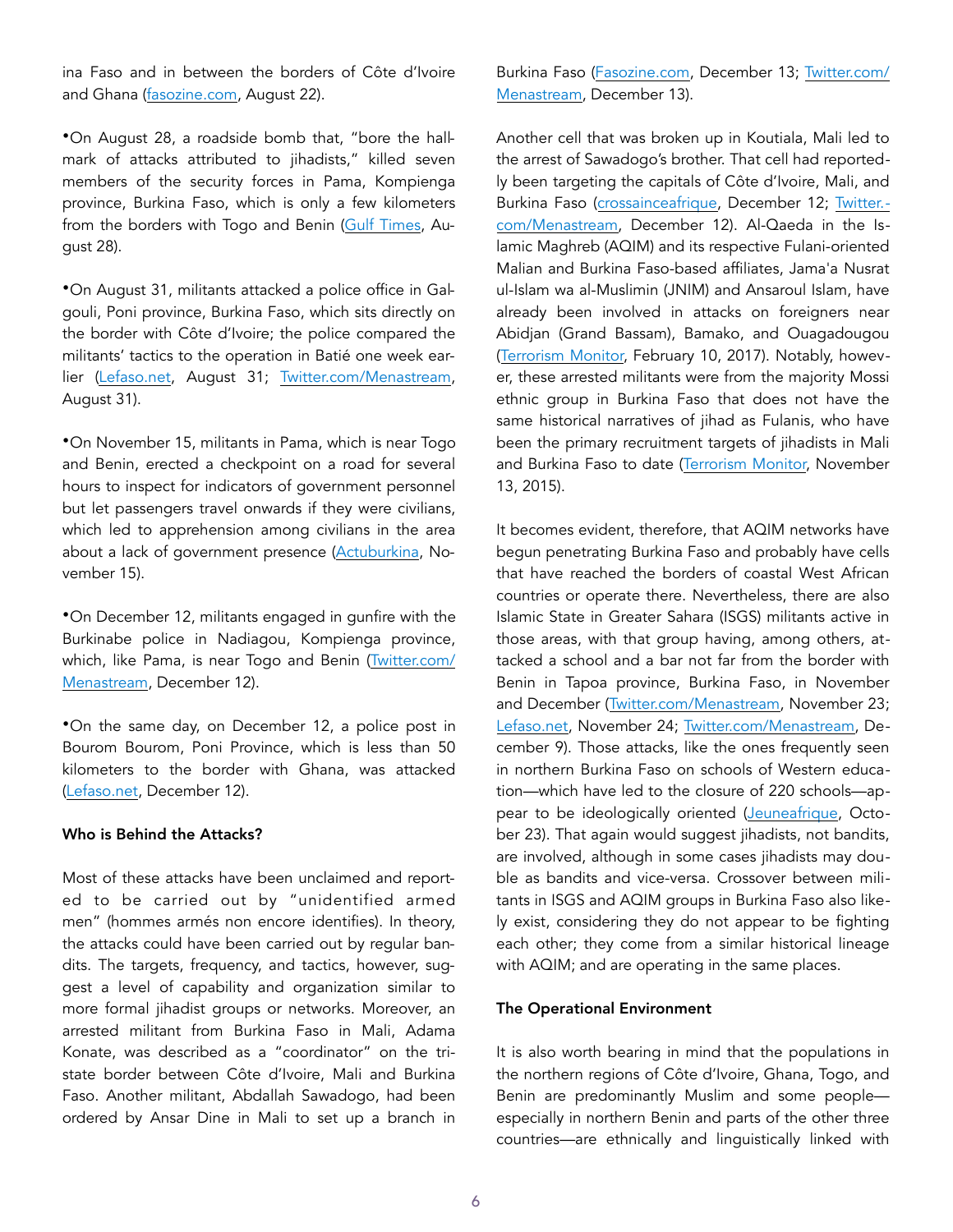northern Nigerian Hausas. These populations could enable not only positive trade exchanges but also the spread of negative jihadist ideologies. Shaykh Jaafar Mahmud Adam, who was a mentor of former Boko Haram leader Muhammed Yusuf, for example, conducted preaching (dawa') in Benin, Togo, and Ghana ([kubanni.abu.edu](http://kubanni.abu.edu.ng/jspui/bitstream/123456789/8356/1/A%20STUDY%20OF%20CONTRIBUTIONS%20OF%20SELECTED%20MUSLIM%20SCHOLARS%20TO%20THE%20DEVELOPMENT%20OF%20TAFSIRIN%20IN%20NORTHERN%20NIGERIA%20FROM.pdf), 2009). Such exchanges have certainly continued with other less prominent Wahhabist preachers since his assassination by Boko Haram in 2007 after he fell out with the group. Ghana, for example, has also witnessed similar trends to Nigeria since the 1990s where hardline Wahhabist groups, such as one called Ahl as-Sunna, which was incidentally the same name as Adam's group in Nigeria, have clashed with Sufis. [1] Jihadist groups, therefore, could find ideologically similar Wahhabist adherents in the northern regions of these countries even if such adherents have not been prone to violence yet.

In Burkina Faso, it is also important to recall that jihadist activities only occurred after the country's political turmoil in 2015. Prior to then, the Burkinabe leader, Blaise Compaoré, had dealings with AQIM mediators. The country, however, lost those relationships after the coup. The breakdown of "deals" with jihadists may have contributed to the spike in terrorist attacks since 2015 ([Je](https://www.jeuneafrique.com/38891/politique/burkina-moustapha-chafi-un-nomade-d-couvert/)[uneafrique,](https://www.jeuneafrique.com/38891/politique/burkina-moustapha-chafi-un-nomade-d-couvert/) November 26, 2014).

The spillover and expansion of jihadist activity from Mali into Burkina Faso and now from there toward the borders of Côte d'Ivoire, Ghana, Togo, and Benin is a trend worth monitoring. Once across the borders, the jihadists will likely seek their fellow kin ethnically or ideologically as well as other communities that are alienated or politically marginalized where jihadist narratives of Muslim-Christian rivalry can resonate. In Mali, for example, jihadists have exploited intra-Muslim ethnic tensions between Fulanis and Dogons. Even more apparent religious differences would presumably be easier for them to exploit, especially because—like in Nigeria—the country's coastal Christian populations tend to be better off economically than the Muslim populations ([rfi.fr,](http://www.rfi.fr/afrique/20160504-mali-bilan-tensions-peul-bambara-region-mopti) May 4, 2016).

Ten years ago, few suspected Nigeria would become a land of jihad, and only several years ago Burkina Faso was off the jihadism radar. Côte d'Ivoire, Ghana, Togo, and Benin are currently considered to be relatively immune from jihadism, but it appears, on the contrary, that they are on the cusp of being on the receiving end of attacks.

*Jacob Zenn is an adjunct professor on Violent Non-State Actors in World Politics at the Georgetown University Security Studies Program (SSP) and fellow on African and Eurasian Affairs for The Jamestown Foundation in Washington DC.* 

## Notes

[1] David Owusu-Ansah's Interview with al-Hajj Ibrahim Umar, Accra, Ghana, July 14, 2005: [kora.matrix.msu.edu](http://kora.matrix.msu.edu/files/71/439/47-1B7-43-17-Harvar-Interview%20with%20Al-Hajj%20Umar%20Imam%20of%20Ahl-Sun.pdf)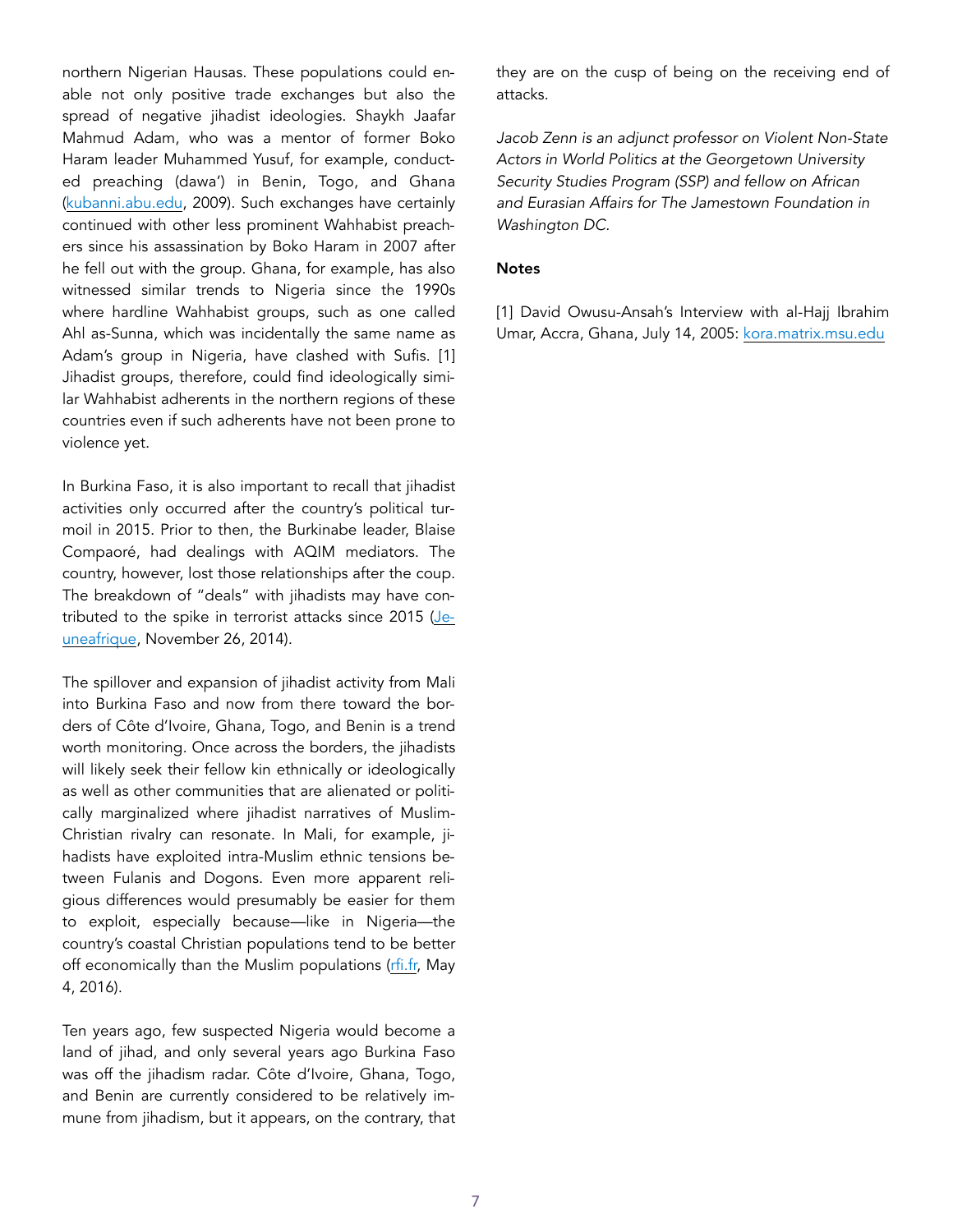# Mauritania—Will Islamist Crackdown Make It a Terrorist Target?

## *Andrew McGregor*

When Mauritania's President Mohamed Ould Abd al-Aziz identified political Islamists as extremists and national enemies last August, his bluntness surprised some observers: "Proponents of political Islam are all extremists… Islamists, who practice politics and wear ties, can take up arms if they cannot achieve their goals via politics" [\(Saudi Gazette,](http://saudigazette.com.sa/article/542393/World/Mena/Mauritanian-President-Muslim-Brotherhood-behind-destruction-of-nations) August 31).

Faced with what authorities believe is religious and political interference in Mauritania by Iran and Qatar and the threat posed by jihadists lurking along the border with Mali, the president has undertaken several steps to scale back Islamist activities in Mauritania. These include the closing of Islamic universities and moving towards a ban on the Muslim Brotherhood. Mauritanian troops are also now operating with the French-backed Sahel Group of Five (G5S–a regional security and development alliance that includes Mauritania, Chad, Mali, Niger and Burkina Faso) to tackle Islamist terrorism throughout the Sahara-Sahel region. Mauritania's poverty and an unemployment rate of 40 percent, however, make it an inviting target for political interference and religious agitation.

#### The Presidential Succession

Elections last September gave the ruling Union for the Republic (Union pour la République —UPR) party a majority in Mauritania's National Assembly. The president has promised to step down at the end of his second term in 2019, though some suspect he may still be considering a third term. Abd al-Aziz is expected to choose his own successor and may select a military official as Mauritania's next president with the support of the reliably loyal UPR. Abd al-Aziz is a former UPR leader but was required to officially step away from the party when he became president. The Mauritanian opposition has warned that the nation's stability, "will suffer if the next president again comes directly from the army ranks" ([Arab Weekly,](https://thearabweekly.com/mauritania-appointments-reflect-jockeying-succession) November 4).

General Mohamed Ould al-Ghazouani is considered a favorite to succeed Abd al-Aziz, but his November 4 appointment as Minister of Defense may be a sideways move intended to derail his succession. It is suggested that Abd al-Aziz fears his post-presidential influence will evaporate under a strong president like Ould al-Ghazouani, while the more pliable Colonel Cheikh Ould Baya—currently speaker of parliament and a UPR stalwart—might be more acceptable as Abd al-Aziz's successor ([Arab Weekly,](https://thearabweekly.com/mauritania-appointments-reflect-jockeying-succession) November 4).

# Mauritania's Muslim Brotherhood and Islamic Education

Leading Mauritania's political opposition is the National Rally for Reform and Development (Rassemblement national pour la réforme et le développement —RNPRD), better known as "Tewassoul." Mohamed Mahmoud Ould al-Sidi leads the party, which is closely associated with the Muslim Brotherhood. Abd al-Aziz claims that the Muslim Brotherhood has caused the destruction of several Arab countries," adding that the Brothers are working inside the political opposition to divide and destroy Mauritanian society ([Saudi Gazette,](http://saudigazette.com.sa/article/542393/World/Mena/Mauritanian-President-Muslim-Brotherhood-behind-destruction-of-nations) August 31). The Tewassoul leader has rejected charges of religiouspolitical extremism:

> "[The authorities] are extrapolating the reality of other Islamists upon us. It is better for them to give proof and facts to back their accusations. The difference between us and the others is that we are inspired by Islamic values in our political activities while others are exploiting Islam for their political benefit" [\(Arab Weekly,](https://thearabweekly.com/new-measures-fuel-speculation-about-islamist-ban-mauritania) September 30).

In late September, authorities shut down two Islamic higher education institutions in Nouakchott, the Mauritanian capital. These institutions—the University of Abdullah ibn Yasin and the Center for Training Islamic Scholars—were both believed to be closely tied to the Tewassoul Party. Mauritanian Muslim Brotherhood leader and prominent preacher Mohamed al-Hassan Ould Dadou was a leading faculty member at both institutions. The action resulted in student demonstrations and the arrest of two academics [\(University World News,](http://www.universityworldnews.com/article.php?story=20181001110432753) October 2).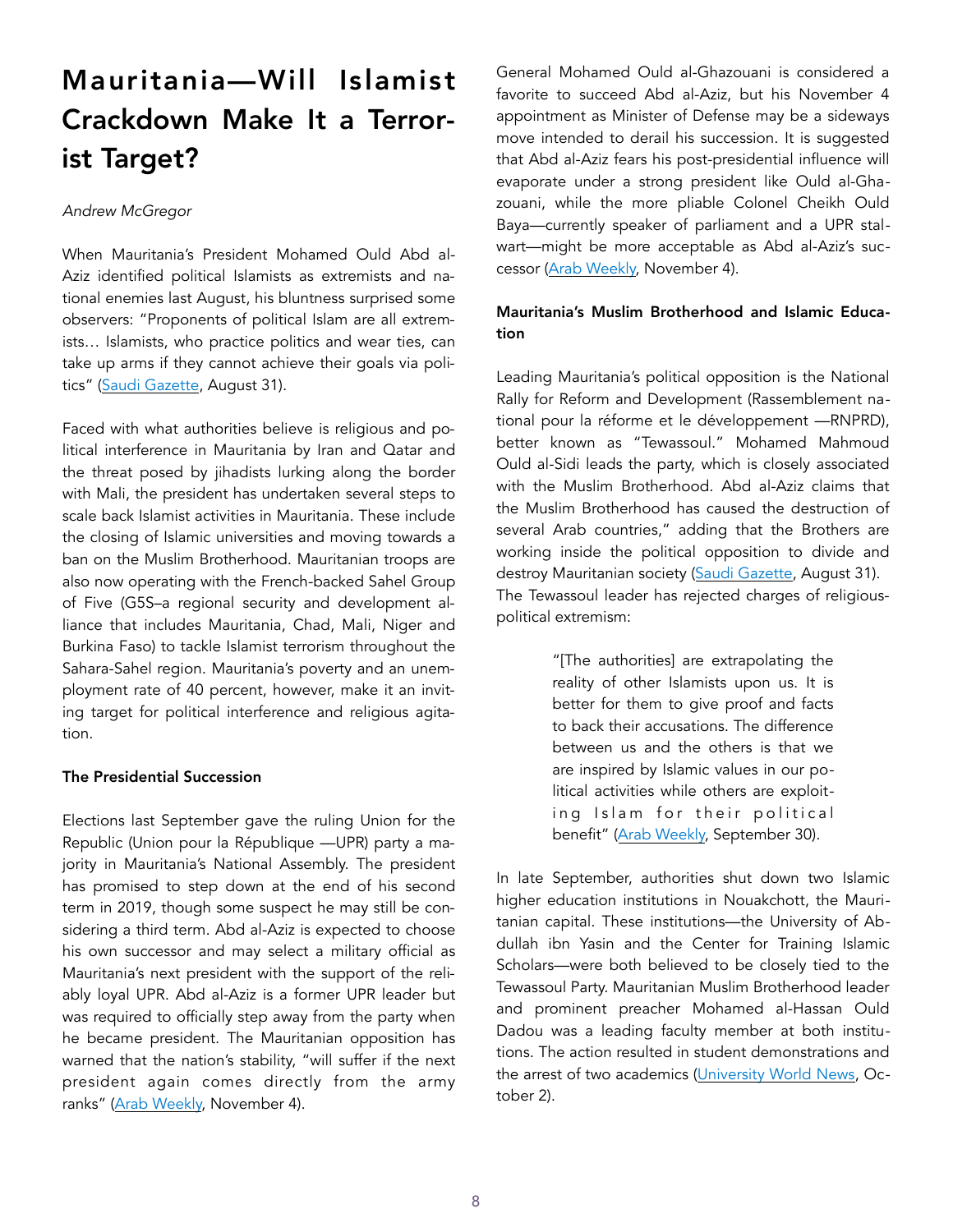The day after the closures, Ould Dadou did not attack the government directly, but used his Friday sermon to warn that Arab countries were being, "destroyed by despotism and injustice, the main causes for the desta-bilization of nations," swept up in the Arab Spring [\(Qan](https://en.qantara.de/content/mauritania-closes-extremist-islamic-school)[tara](https://en.qantara.de/content/mauritania-closes-extremist-islamic-school), September 26).

In preference to the opposition-affiliated schools, Ould Abd al-Aziz has stated his support for establishing an Islamic education center in Mauritania that would be affiliated with al-Azhar University in Cairo, a bastion of anti-extremism closely watched by the Egyptian gov-ernment ([Egypt Today,](http://www.egypttoday.com/Article/1/45649/Mauritanian-president-praises-Al-Azhar-s-role-in-spreading-moderate) March 19).

## Mauritania and the Struggle for the Middle East

Mauritanians are overwhelmingly followers of the Sunni Maliki madhab (school of Islamic jurisprudence), but there are fears amongst top clerics and other officials in Mauritania of an Iranian campaign to convert Mauritanians to Shi'ism. [1]

Relations between Iran and Mauritania began to warm in 2008, after the military coup led by Abd al-Aziz and the consequent severing of relations with Israel. Since then, however, Mauritania has been pulled into the Arab-Iranian dispute in the Middle East and relations with Iran have suffered as a result.

Iran's ambassador to Mauritania was called into the Mauritanian Foreign Ministry on May 25, where he was informed that the government would not accept any activities by the Iranian embassy intended to, "change the doctrine or creed of Mauritanian society." The ambassador was further informed that the state was appointing a new imam for the Shiite Imam 'Ali mosque in Dar Naim (a suburb of Nouakchott), where scholarships were arranged for young Mauritanians to study at Shiite institutions in Iran and Lebanon [\(Sahara Media](https://www.saharamedias.net/) [Nouakchott], May 29). For its part, Iran denied the meeting ever took place, claiming Saudi Arabia was behind the, "rumors," published in Mauritanian media [\(Fars News](http://ar.farsnews.com/iran/news/13970309001205) [Tehran], May 30).

In early June, Mauritania was one of several Arab nations to join the anti-Qatar, "Quartet," of Egypt, Saudi Arabia, Bahrain and the United Arab Emirates (UAE) in cutting diplomatic ties with Qatar over its alleged support for terrorism and religious extremism. A Mauritanian government spokesman, Mohamed Ishaq al-Kenti, claimed that Qatar was funding both Tewassoul and the Mauritanian Muslim Brotherhood ([Egypt Today,](http://www.egypttoday.com/Article/2/57272/Mauritania-official-accuses-Doha-of-funding-MB-in-Nouakchott) September 8). UPR chief Sidi Mohamed Maham stated in October that, "all Qatari attempts at intervention in [Mauritania] have failed... their bad intentions are clear towards the state of Mauritania" ([al-Arabiya,](http://english.alarabiya.net/en/News/gulf/2018/10/05/Mauritanian-politician-Qatar-failed-to-stir-up-chaos-.html) October 5).

## The Military Dimension

Mauritania's military struggle with modern jihadism began in June 2005, when militants belonging to Algeria's Groupe Salafiste pour la Prédication et le Combat (Salafist Group for Preaching and Combat—GSPC) crossed the border and attacked the Lemgheity military camp in Mauritania's far north, killing 17 soldiers before withdrawing with prisoners, weapons and vehicles.

Only weeks after the 2008 military coup, gunmen from al-Qaeda in the Islamic Maghreb (AQIM) captured a Mauritanian patrol at Tourine. All 12 members of the patrol were decapitated and mutilated ([RFI,](http://www1.rfi.fr/actufr/articles/105/article_72403.asp) September 16, 2008). The incident spurred General Ould Abd al-Aziz (then President of the High Council of State) and his old comrade, General Ould al-Ghazouani, to embark on an energetic program of reforms in the military designed to increase its efficiency, skills and operational capability. The two officers first met in 1980 at the Meknes military academy in Morocco and have operated closely ever since.

The most important step in the military reforms was to create small but highly autonomous and mobile Special Intervention Groups (Groupements spéciaux d'Intervention—GSI) led by energetic junior officers. The GSIs, each consisting of about 200 men, are capable of finding and destroying jihadist groups from advanced positions. Arms that were once directed to presidential security units were diverted to increase the firepower of the GSIs ([Jeune Afrique,](http://mauriactu.info/fr/articles/le-general-ghazwani-s-explique-pour-la-premiere-fois-sur-le-succes-militaire-de-la) November 8, 2017; [Le Point](https://www.g5sahel.org/index.php/13-actualite-des-pays-g5/1340-g5-sahel-hanena-ould-sidi-nos-priorites-sont-toutes-les-frontieres)  [Afrique,](https://www.g5sahel.org/index.php/13-actualite-des-pays-g5/1340-g5-sahel-hanena-ould-sidi-nos-priorites-sont-toutes-les-frontieres) July 18). American weapons and coordination with the Mauritanian Air Force's Brazilian-made A-29 Super Tucano light attack aircraft gave Mauritanian counter-insurgency operations a new punch.

According to General Ould al-Ghazouni, military action is not enough: "We need development, to fight against the extreme poverty of a population that has no water, no food… There cannot be a rich army and a poor pop-ulation" ([Jeune Afrique,](http://mauriactu.info/fr/articles/le-general-ghazwani-s-explique-pour-la-premiere-fois-sur-le-succes-militaire-de-la) November 8, 2017). The general has identified several areas where military efficiency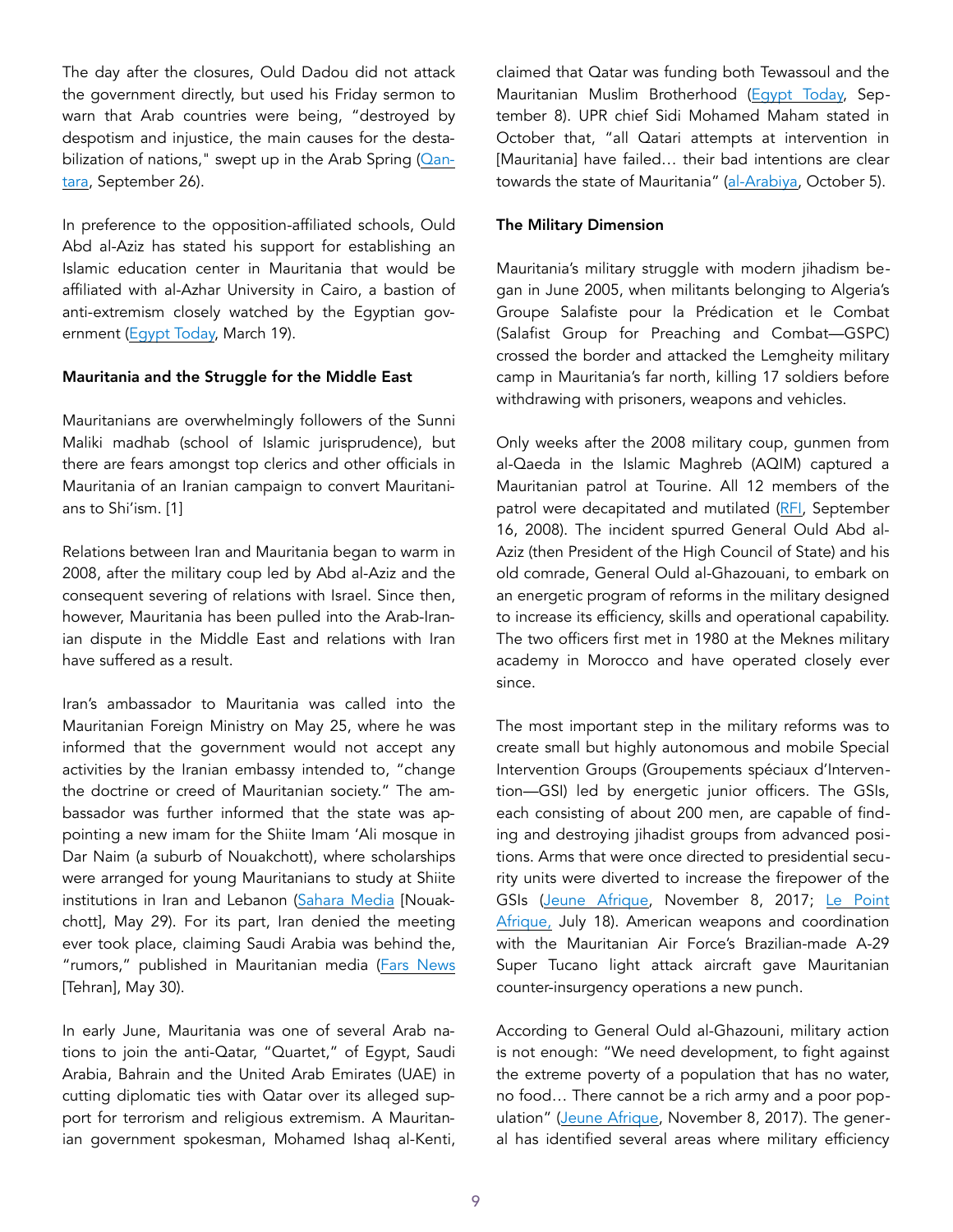could be improved, including the provision of updated maps, a computerized operations room and technological training for recruits ([Jeune Afrique](http://mauriactu.info/fr/articles/le-general-ghazwani-s-explique-pour-la-premiere-fois-sur-le-succes-militaire-de-la), November 8, 2017).

General Hanena Ould Sidi, who was also heavily involved in the post-2009 military restructuring, has noted it was also necessary to simultaneously strengthen the judiciary, promote development and intervene in Islamic education to discourage extremism and, "to disseminate the good teaching of Islam" [\(Le Point Afrique,](https://www.g5sahel.org/index.php/13-actualite-des-pays-g5/1340-g5-sahel-hanena-ould-sidi-nos-priorites-sont-toutes-les-frontieres) July 18).

Improvements in military performance became visible in June 2011, when the army destroyed an AQIM base in Mali's Wagadou Forest (70 km from the border) in an attack that left 15 militants dead (See [TM,](https://jamestown.org/brief/briefs-99/) July 7, 2011). AQIM followed up with a retaliatory raid on the Mauritanian military base at Bassiknou, in the southeast corner of the country in July 2011, but a decisive Mauritanian air-strike the following October on the Wagadou Forest destroyed two vehicles loaded with explosives in preparation for another attack on Mauritanian positions. Local AQIM commander Tayyib Ould Sid Ali was also killed, and after that AQIM operations against Mauritania tapered off.

#### The G5 Sahel

Though Mauritania's military is still short of funding, training, and advanced arms, it is fully committed to participation in the French-backed G5S anti-terrorist alliance. The total force consists of seven battalions—two each from Niger and Mali, and one each from Mauritania, Chad and Burkina Faso. France provides intelligence and logistical assistance through its Operation Barkhane, a French counter-terrorist operation in the Sahara-Sahel region. Unlike its G5S partners, Mauritania does not allow French troops on its soil.

The G5S has three zones of operation. The first is the Mali-Mauritania border region, the second is the triangular border region shared by Mali, Niger, and Burkina Faso, while the third zone is along the Niger-Chad border. Mauritania and Mali each contribute a battalion to the G5S's Western Zone of operations. Mauritania has a history of cross-border military operations in northern Mali, endured with varying degrees of acquiescence from the weak Malian government.

After a series of successful jihadist attacks in Mali and Burkina Faso (including a suicide bombing that destroyed the G5S headquarters), Mauritanian general Hanena Ould Sidi succeeded Mali's General Didier Dacko as the G5S Joint Force commander in July. Ould Sidi studied at the Meknes military school in Morocco, commanded Mauritanian units in Cöte d'Ivoire and the Central African Republic (CAR) and is a former director of military intelligence in Mauritania [\(RFI](http://www.rfi.fr/afrique/20180718-homme-experience-general-hanena-ould-sidi-g5-sahel), July 18). The new G5S second-in-command is U.S.-educated Chadian general Oumar Bikimo, who has commanded Chadian troops in northern Chad, Mali, and the Central African Republic.

After the attack on its HQ, the G5S decided to move its headquarters from Sévaré to Bamako, but is still awaiting an exact location from the Malian government. Funds pledged to the G5S have been slow to arrive, and the force is still short of vitally needed equipment ([L'Indicateur du Renouveau](https://news-africa.fr/general-hanena-ould-sidi-head-of-the-g5-sahel-force-we-are-waiting-for-the-malian-authorities/16550/) [Bamako], November 14).

## Conclusion

Typical of a career military man, President Ould Abd al-Aziz is taking a direct approach to the problem of political Islam, attempting to eliminate armed Islamists beyond Mauritania's borders while forcing domestic Islamists to the political and religious sidelines of Mauritanian society. Meanwhile, the nation's economic weakness, high unemployment, and deep Islamic traditions make it attractive to extremists. The combination of a potential state-wide ban of the Muslim Brotherhood, an aggressive military stand against jihadism and uncertainty over the presidential succession could make Mauritania a target for exploitation from regional jihadist groups such as Jama'at Nusrat al-Islam wa'l-Muslimin, which is highly active just across the border with Mali.

However, there are reasons why Mauritania might survive this period of uncertainty. There appears to be little internal support for armed Islamism at this time, and regional jihadists do not appear to consider Mauritania a priority since their 2011 defeat in the Wagadou Forest. Much will depend on how far the president or his successor will go in attempting to root out Islamist influence in politics and education. The emergence of a significant degree of religiously-based internal dissent could act like a beacon for the region's armed jihadists.